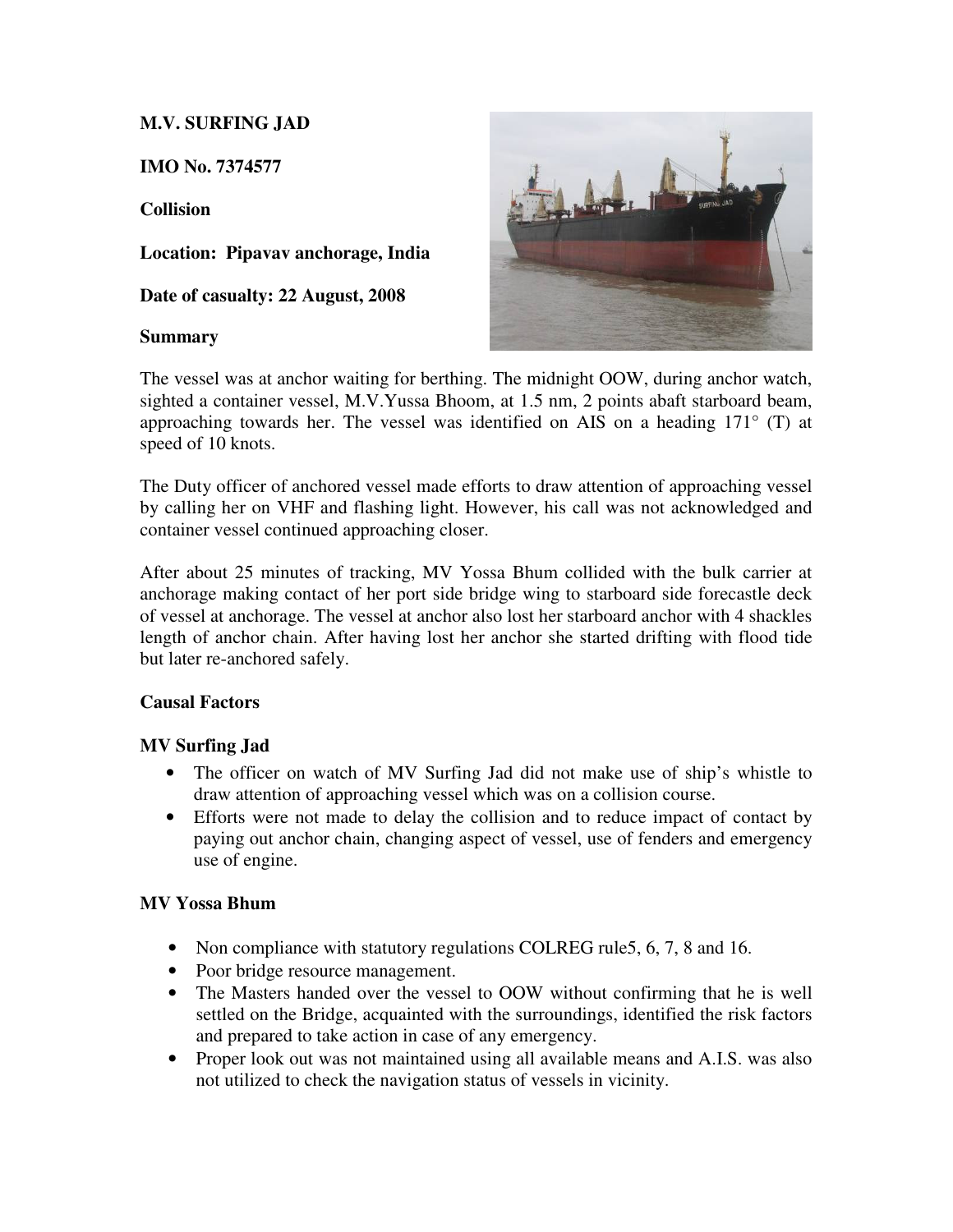- The vessel was not proceeding on safe speed while passing through the anchorage area on leaving port.
- The effect of current and tide not considered and allowed for.

# **Lessons Learnt**

- The Masters should not leave the Bridge until the navigational watch is properly handed over and the duty officer is properly settled on the Bridge, acquainted with the surroundings, identified the risk factors and prepared to take action in case of any emergency.
- Every vessel shall at all times maintain a safe distance from other vessels and avoid close quarter situations, particularly when navigating in restricted waters.
- Every vessel shall at all times proceed at safe speed until finally passed and clear of any navigational hazard.
- Every possible effort should be made to minimize the impact of collision using main engine or the maneuver if the collision is inevitable.
- Look out should be maintained by all the vessels at all the times by sight and hearing and by all the available means so as to make full appraisal of the situation and of the risk of collision.
- Every Vessel should plot target vessels in the vicinity to determine the risk of collision and action required to be taken in ample time.
- Radars, A.I.S and binoculars to be used to clearly identify other ships in the vicinity and their movements monitored to ascertain the risk of collision.
- Tide/current direction and speed and their effect on vessel should be taken into account.



*MV Surfing Jad – Damaged Forecastle deck*